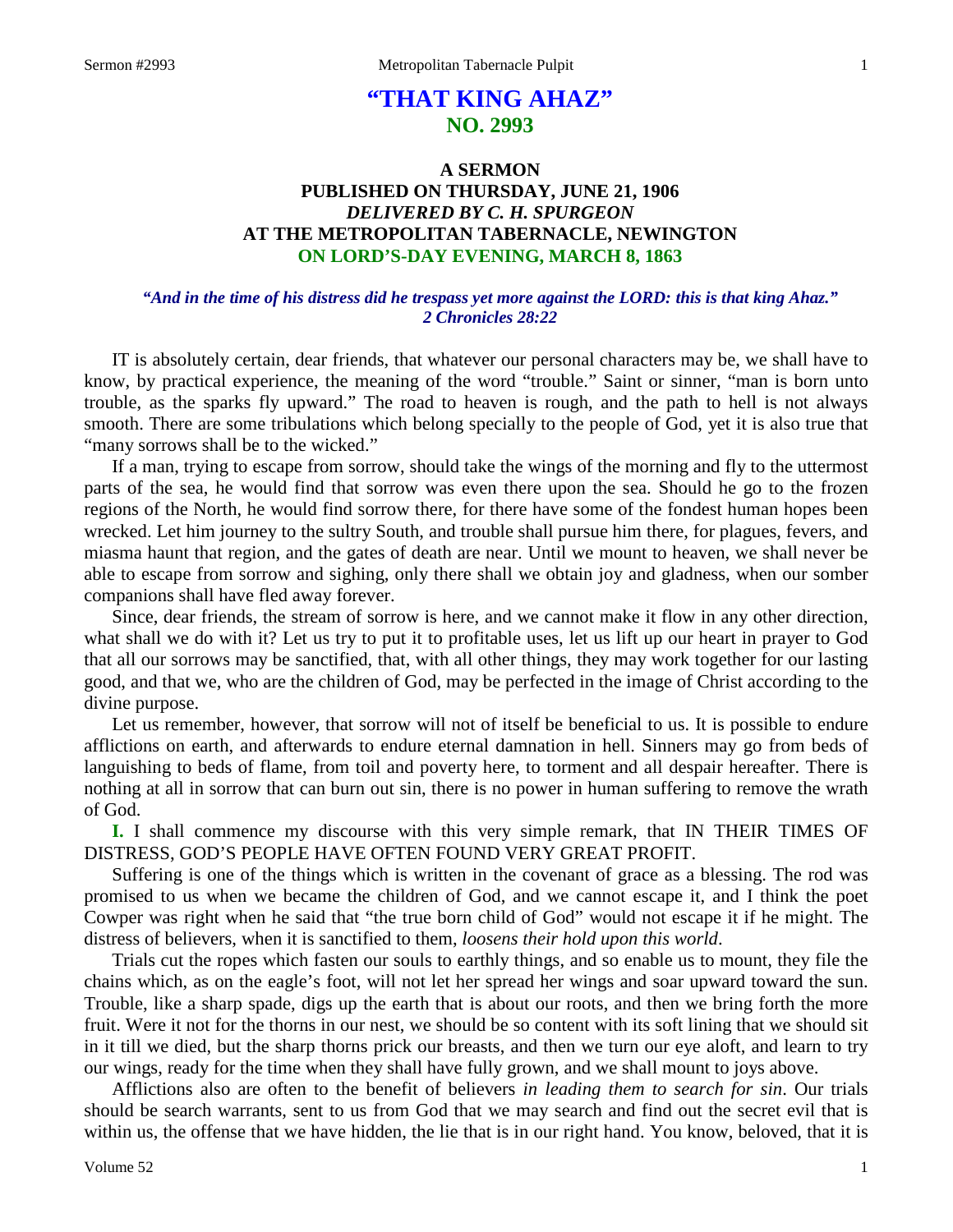not an easy thing to bring us to self-examination. We are afraid of it, we are too apt to take things as they seem to be, without testing and trying them to see what they really are, but when the consolations of God grow small with us, then we say, "Is there any secret sin within us?" A rough wind blows through the forest, and the rotten branches creak, and are torn from the oak, where otherwise they would have become a nest for all sorts of destructive insects, and a center of decay for the whole tree. So, our afflictions often drive away some besetting sins, some darling propensities, which otherwise we might have carried in our bosom till they had done us grievous damage.

Do you not also know, dear friends, how *trials give new life to prayer?* Do we ever pray as well as when we feel the prickings of our Father's sword? He never wounds us so severely as to kill us, but He does sometimes just gently probe us to wake us up from our lethargy. Oh, what fervent prayers we offer when in the furnace, and I may add, oh, what grateful songs we sing when we come out! There is more life, I do think, in one's piety in times of sorrow than at any other season.

I do not wish to be laid aside from pulpit labor, but I must confess that I have often felt unusual spiritual power when coming up to preach to you after a season of sickness, and there have been times when I have heard some of you say, "Our minister speaks more sweetly now than he did before he was laid aside."

Yes, the olives must go into the press if the oil is to be squeezed out of them, and the grapes must be trodden upon with loving feet before the wine flows forth from them. The file must be used upon us to bring out the true quality of the metal. There is no hope that we shall ever be made into much fine gold unless we are often put into the crucible, and unless that crucible be put into the midst of the glowing coals. So I say that we get much good from our trials.

Have you not also found, dear friends, that *trials make your faith grow stronger?* We, who are but striplings in the Lord's army, enlist very readily, we put the colors in our cap and we think that we are going to do great things—to stir up the church, and to rout the world, the flesh, and the devil, but we soon find that we have to be drilled by the black sergeant, Affliction, and afterwards we have to march out to the battle of the warrior, "with confused noise and garments rolled in blood," and by and by, after many a conflict, we become hardened veterans, and we, who might have turned our backs aforetime, if it had not been for trial, become bold as lions for the Lord our God.

Brethren, there is no teaching, no ministry, even of the best taught servant of God, that can do you such good as sanctified experience will. You must learn for yourselves, under that blessed schoolmaster, Mr. Affliction, must you study the sacred science of divinity, it is good to go to his school, for the lessons to be learned there are so beneficial. One of his scholars wrote, "Before I was afflicted I went astray: but now have I kept thy word."

We also get *our sweetest comforts in the time of trouble*. Do not mothers often give their children, in their seasons of sickness, tokens of love that they never give them when in health? I know that there are kisses of Jesu's lips for His tried children that He gives not to those who are without trial. "He shall gather the lambs with his arm, and carry them in his bosom," then I would love to be a lamb, to ride so near to His heart—"and shall gently lead those that are with young," and it is well for us sometimes to feel those pains and weaknesses that we may have more of the gentle leadings of the tender Shepherd.

I think it was Rutherford who said that when Christ put him down in the cellar of affliction, he knew that He kept His wine there, and he groped about until he found the bottles, and then he drank, and was revived. Ah, there is rich wine of comfort in the lowest cellars of affliction when Christ puts us down there, even the joys of heaven will be all the sweeter because of our experiences of trial here, where we often sing—

> *"Sweet affliction Thus to bring my Savior near."*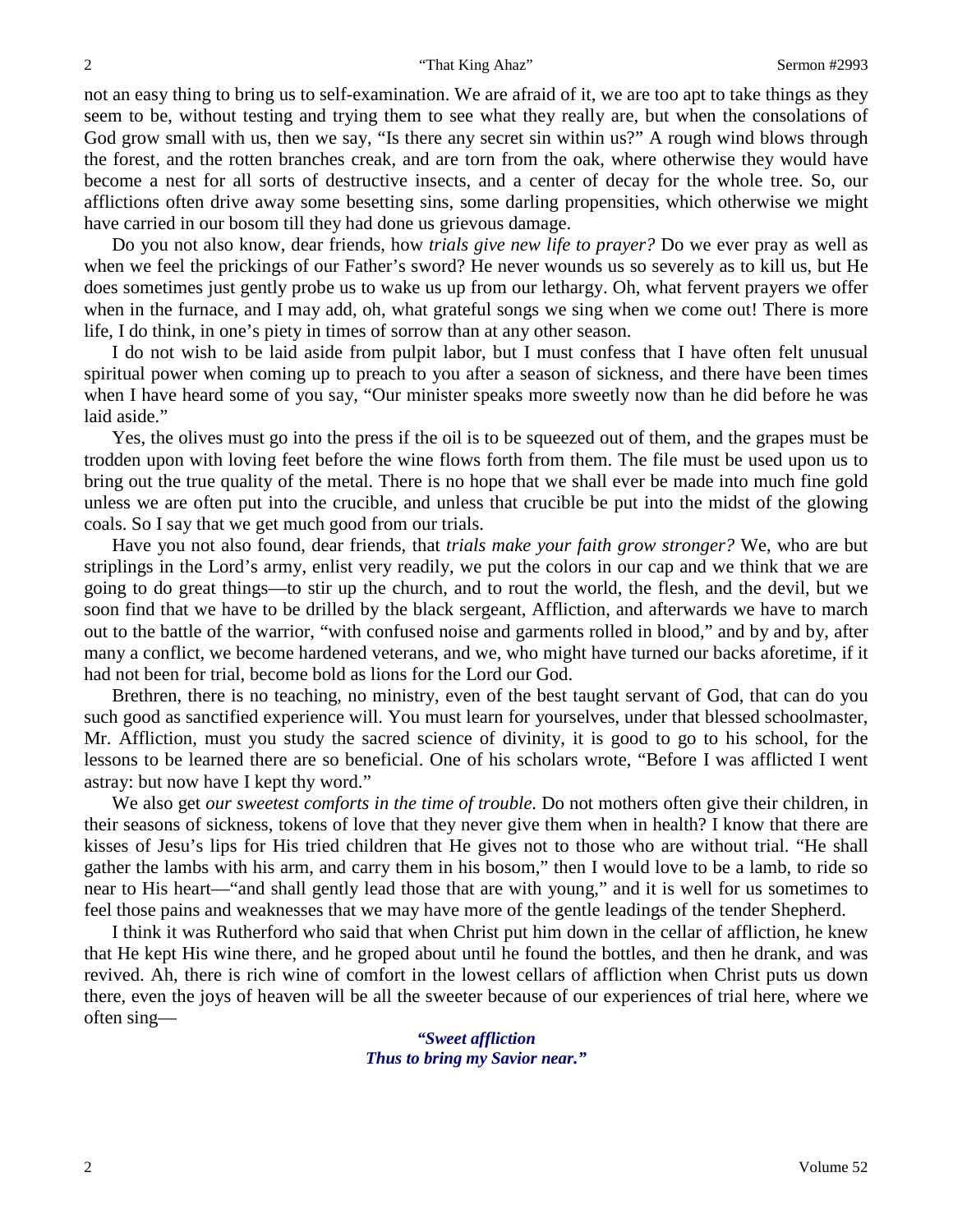Christ is superlatively sweet to us, and the next sweetest thing in all the world is Christ's dear cross. He is Himself most precious, but next to the kisses of His lips are the blows, the love pats of His pierced hand.

**II.** Now I advance another step, and remind you that VERY OFTEN, THROUGH THE GRACE OF GOD, UNGODLY PERSONS HAVE HAD REASON TO BLESS THE LORD FOR THEIR AFFLICTIONS.

Not infrequently have I heard a story of this kind from a man who has passed the prime of life, whose garments bear evidence, though he still looks respectable, that he is one who has seen many sorrows and trials, and who carries on his brow the marks of the ploughshare of grief. He has come to unite in fellowship with the church, and he begins telling the story of his conversion, which is something like this—"I was once a flourishing tradesman, I had a large business and was a wealthy man, but alas! I was foolish. Worse than that, I was wicked, I misspent my time, I delighted in the ways of sin, and became a profligate. My companions thought me generous, and I did not wish to be less than they thought me to be, so I wasted my substance in riotous living."

"My business suffered and at last, there came a crash. All I had went where all must go when a man squanders his time and money as I squandered mine. I became poor, I had not previously known what it was to eat the bread of dependence, but I did eat it for a few months. Friends assisted me for a time, but they grew tired of doing so, and I was cast off by the world, and I felt, when any looked coldly upon me, that I deserved it. I have been a fool, sir, I know that I have, but it was then, one cold, pitiless night, when there was only one place where I could find shelter for my head—that place was the pauper's last refuge—it was then that I thought upon my ways and lifted my eyes to heaven and breathed the prayer, 'God be merciful to me a sinner.'"

The man has told me that he blesses God for his poverty, for that was the means of bringing him to Christ, and since he has come to know the Lord, he has thought it a thousand mercies that he was thus brought very low, for if he had not been, his proud spirit would never have been broken, and he would never have been humbled before the Lord.

And some of you, my sisters, know that you have told me and the church your story. You were happy mothers in your households, but you feared not the Lord, you had your children around you, and you and your husband took what you called "your pleasure" on the Sabbath, for you had no fear of God before your eyes.

But by and by, one of your little ones was taken ill. You watched, with anxious care, the pale cheek as it grew paler still, but grim death took your darling from you. Again his shafts flew, and a second one was taken, and your soul was melted because of heaviness. There is one here who had four children taken away in succession till, at last, the mother's agonized soul, bereaved of all earthly comfort, could go to no one else but Christ, and when she went to Him, she found in Him what was better than ten sons—His love, His pardon, His acceptance, His free gift of eternal life.

Ah, brethren and sisters, there have been many who have thus, by a series of bereavements, through the sanctifying influence of the Holy Spirit, been brought to know the Lord! I need not stay to mention instances of which I am constantly hearing, and I believe that the black angel of distress has brought as many to Christ as the bright angel of tender mercy, in fact, if you look well at the black angel, as I have called him, you will see that he is not black, but exceedingly bright, for there is a gracious ministry in those loving sorrows, there is an angelic kindness in those loving cruelties (as some term them) by which God does sometimes bring hardened sinners to Himself.

**III.** But now I come to the main point of my discourse, which is that although distress is often blessed to God's people, and is frequently sanctified to the conversion of sinners, our text is a notable proof that THERE IS NOTHING IN TRIAL ITSELF WHICH WILL NECESSARILY SOFTEN THE HEART, AND MAKE A MAN REPENT, "In the time of his distress did he trespass yet more against the LORD: this is that king Ahaz."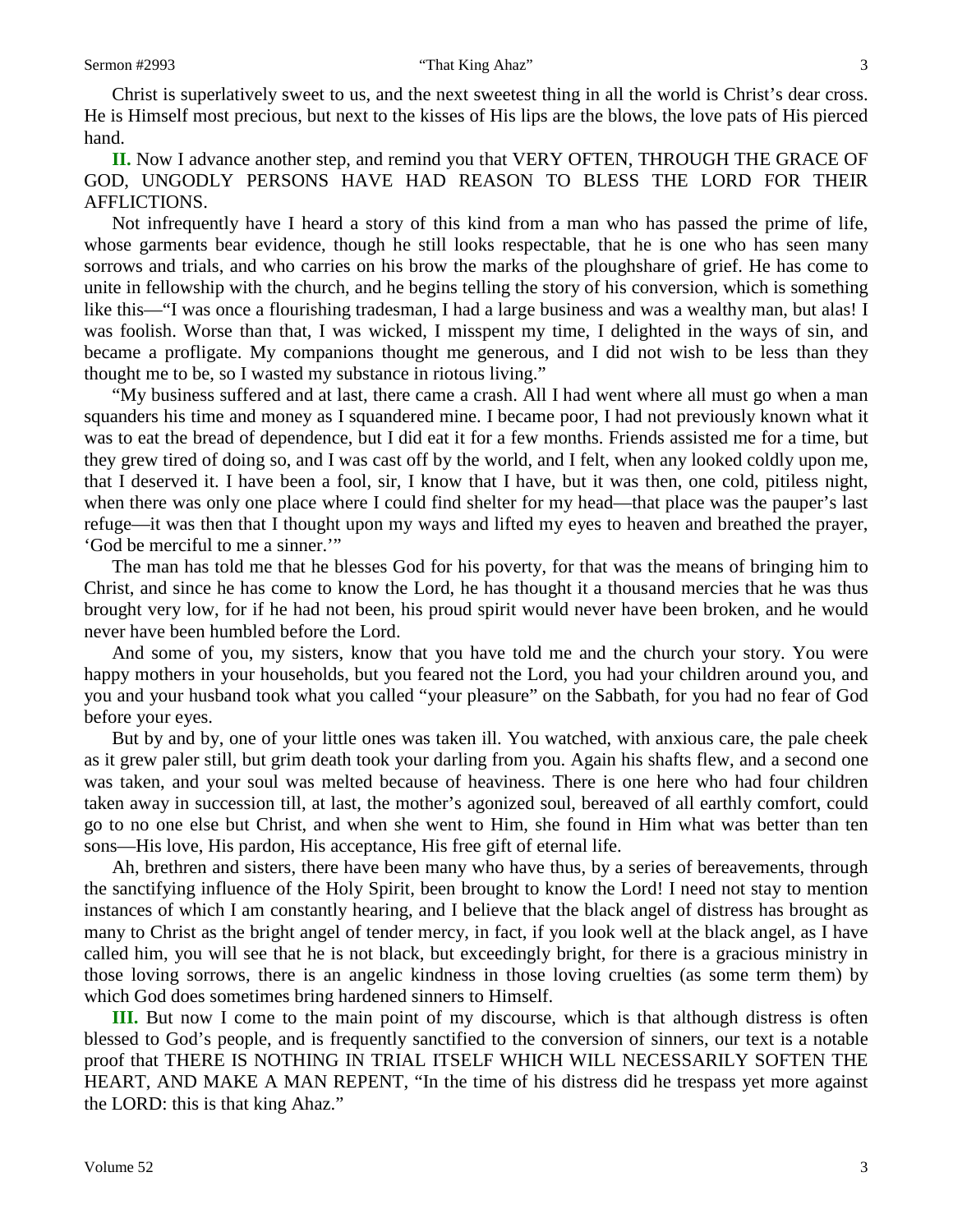If further proof were needed that trouble, affliction, sickness, and familiarity with death necessarily softened the heart, then those people who have most to do with these things would have the most tender hearts, but it is not so. Think of the men who have to deal with the dead. Where will you find anywhere, as a class, a more hardened set of men than undertakers men often are? I know that anyone who is well acquainted with them, must have observed how they joke over a corpse, and make mirth over the death of their fellow creatures, regarding a fever rather as a blessing which brings them employment than as a calamity which takes away the husband from the wife, or the parent from the children.

I do not speak without my book in this case, and it is very much the same with other people. I think I said one day, that if a man or a woman were not converted before they became pew-openers at a church or a chapel, it was probable that they never would be converted, and I am still of the same opinion.

I once said that I thought even reporters of sermons, if they did not know the Lord before they undertook that work, would very likely fail to get any good out of the sermon, and therefore, it is always a great joy to me when I know that those who have any share in the preparation of my sermons with a view to their publication have realized the power of the truth in their own hearts, so that even while engaged in the mechanical operations connected with reporting and printing the sermons, their souls drink in something of the sweetness of the truth which is afterwards to be read by others.

Probably, however, the truth of the text will be best illustrated by a Scriptural instance. Look at Pharaoh, was any man ever more troubled than he was? All the power of land, and water, and sky united to plague him. It seemed as if all the frogs in the world had made Egypt their *rendezvous,* and the locusts, and the lice, and the flies, and murrain, and the sore blains, and the hail, and the thick darkness—and though all these plagues came upon Pharaoh, he still hardened his heart and would not let the people go. Affliction did not soften him, on the contrary, it hardened him, and the case of Ahaz is another instance of the same evil spirit, for the more trials came to him, the more did he trespass against the Lord.

The children of Israel too, though they were smitten many times, yet revolted again and again. They were hunted about by marauders, and delivered up to their enemies, their crops were devoured of locusts, famine and pestilence came upon them, but for all that, they turned not unto the Lord, but hardened their hearts against Him, and were a stiff-necked generation, even as they are unto this day.

However, I need not go on beating round the bush, for if further proofs that sorrow does not necessarily soften are needed, there are plenty of such proofs here at this moment. There is that sailor over yonder, he knows that he is a great deal worse than he was three or four years ago. He had more prickings of conscience then than he has now, yet it is not many months since he escaped from shipwreck. He thought the angry deep must surely swallow him up, so he cried unto God in his time of trouble, and said, "Save me, O God, for the waters have come in unto my soul!" God spared his life, but the trial he then endured had no beneficial effect upon him, and as I have said, he is a worse man now, than he was years ago.

Then there is that man yonder, whose business has been going down, what effect has that had upon him? Why he is growing harder and harder, and is even cursing God for what he calls his ill luck. In trying to improve his position, he is only plunging deeper into the mire, and he will be head over heels in the morass, presently, unless the almighty grace of God shall deliver him. But the man is not softened in spirit by all that he has had to endure. That which would have softened him had he been as wax, has hardened him because his nature is like clay. May God yet have mercy on him, for I plainly perceive that his trials by themselves will be of no use to him.

And you too, who have come creeping out to this service—you have been so ill that hospital after hospital has turned you away as incurable, the doctors say that nothing more can be done for you, and you have come limping in here, though you can scarcely keep your seat for weariness for you are very ill and weak—yet your un-humbled spirit is as proud as though your ribs were made of iron and your heart were strong as steel. If you should be chastened any more, you would only revolt more and more. You have already been smitten until your whole head is sick, and your whole heart is faint, from the crown of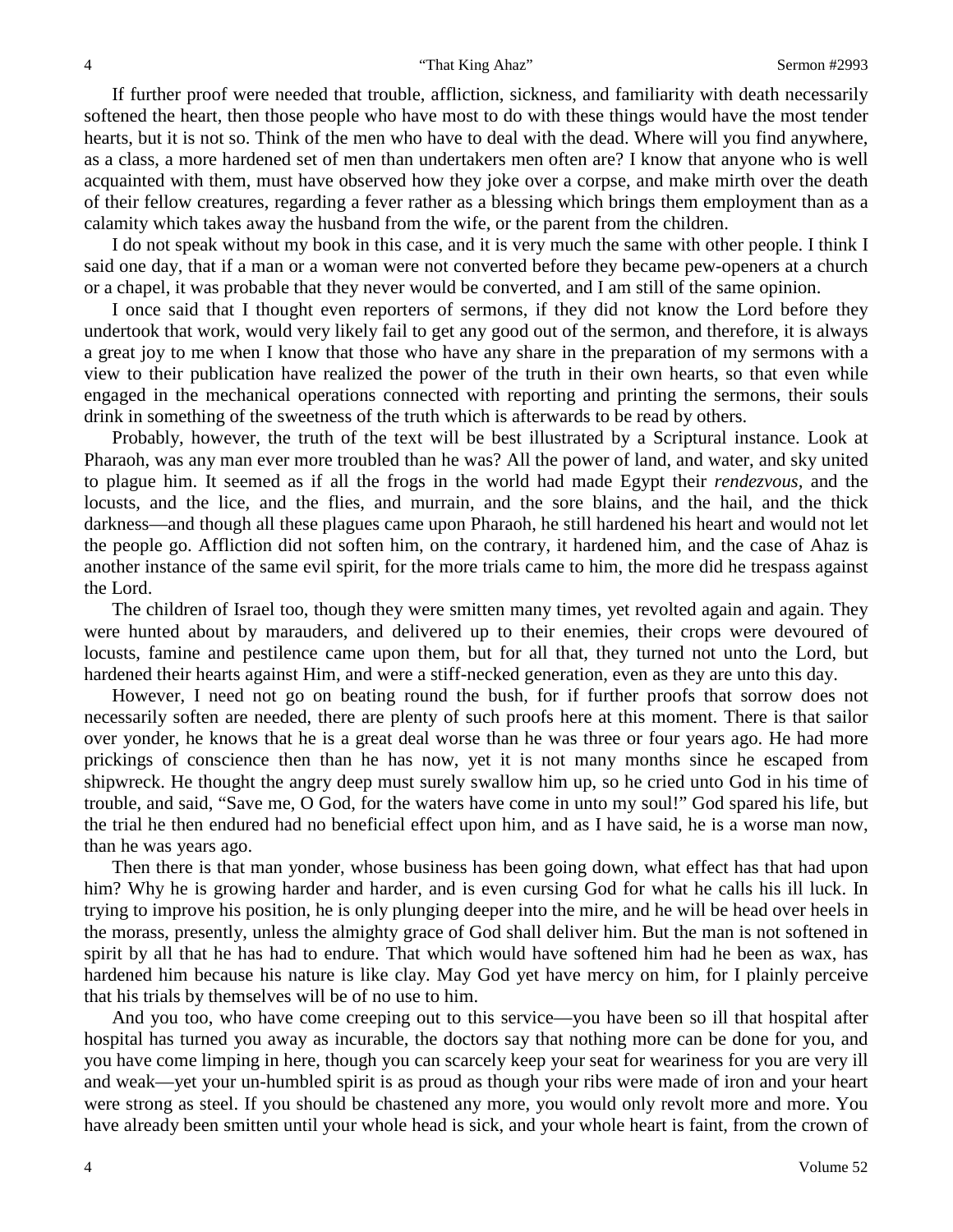your head to the sole of your feet there is no soundness in you, for you have become, as the result of God's chastisements, a mass of wounds, and bruises, and putrefying sores, yet still is sin as strongly entrenched within your soul as ever it was.

What more shall the Lord do unto you? Shall He give you up as hopeless? Shall He make you as Admah? Shall He set you as Zeboim? Shall He say concerning you, "He is joined unto his idols; let him alone"? What else remains to be done for you when all this affliction and trial will not break your heart?

I might go on pointing out you who are like king Ahaz, for my Master knows all about you, and He knows how to direct my tongue so that I shall describe you. I feel a great yearning of heart, the throes of strong convulsions in my soul over some of you who are here. I know that I have a special message from God for some whom I am now addressing. Who and where they are, the Lord knows, I do not, but I pray that my message may now be accepted by them.

As the Lord my God lives, before whom I stand, if you turn not at His rebuke, O soul, if this last affliction shall not humble you, He will dash you in pieces like a potter's vessel, and break you with a rod of iron! "Turn ye, turn ye, for why will ye die?" Why will you draw destruction down upon your own head? Why will you stain your garments with your own blood? Wherefore will you dash yourself to pieces upon the bosses of JEHOVAH'S buckler? Why will you run upon the edge of His sword? Why will you leap into the fires of hell? Why will you ruin your soul forever?

Pause, I entreat you, a brother's love bids you pause. You who are like "that king Ahaz" who, in the time of his distress, trespassed yet more against the Lord, I pray you to stop and consider, lest at your next step, your feet should hang over the awful darkness of the pit, and your soul be precipitated into the depths eternal!

I have thus, I hope, come somewhat near the mark at which I am aiming, and I am getting to speak right home to those who have had afflictions and trials, but are growing worse, rather than better, notwithstanding all that has happened to them.

I will turn from them to speak to some of you who have the notion that you will repent and believe in Christ some day, but you will not repent and believe in Christ just yet. You have not made up your minds that you will go to hell, oh, no, you mean to be saved one of these days, you have not decided when it shall be, but still, you do mean it to happen one of these days.

Your secret thought is that one of these days you will be obedient to the heavenly vision. You talk to yourselves in some such fashion as this, "I shall be laid aside one day, perhaps it may not be until I grow old, and when I am ill, then I shall have time to turn the matter over calmly and quietly. I have heard my friends say concerning some who had lived very bad lives, that they hoped it was all right with them at the last, therefore, may I not hope that it will be all right with me?"

Friend, I want to give you a warning word, perhaps my meeting you here, and talking specially to you for a little while may be the means of your eternal salvation. What makes you imagine that a time of sickness is a suitable time for repentance? Do you not think that you will have quite enough to do to bear your pains of body, without having to think of the state of your soul?

When your head is aching, you cannot properly attend even to your earthly business, so how can you hope to attend to your soul's business when your head and your heart will both be aching? You find that your worldly concerns need a healthy mind and body to conduct them properly, so do you think that when the mind is becoming weak through senile decay and physical infirmity, that then will be a fitting time to think of these momentous and eternal realities?

In many diseases I believe that repentance and faith are scarcely possible, for some of them bring such a lethargy of spirit that the mind is hardly able to act at all. There are, doubtless, many persons who are alive, but who, for all practical purposes, are dead long before they actually die. You know too, how often the very thought of death is so harassing to an unbeliever that he can hardly think of sin.

A murderer may repent that he has been brought to the gallows, yet not repent of the murder that brought him there, just as, on their deathbed, many repent of hell, but not of sin. I fear that often the sense of the wrath to come gets to be so vivid and so real, that sin hardly comes into the reckoning, and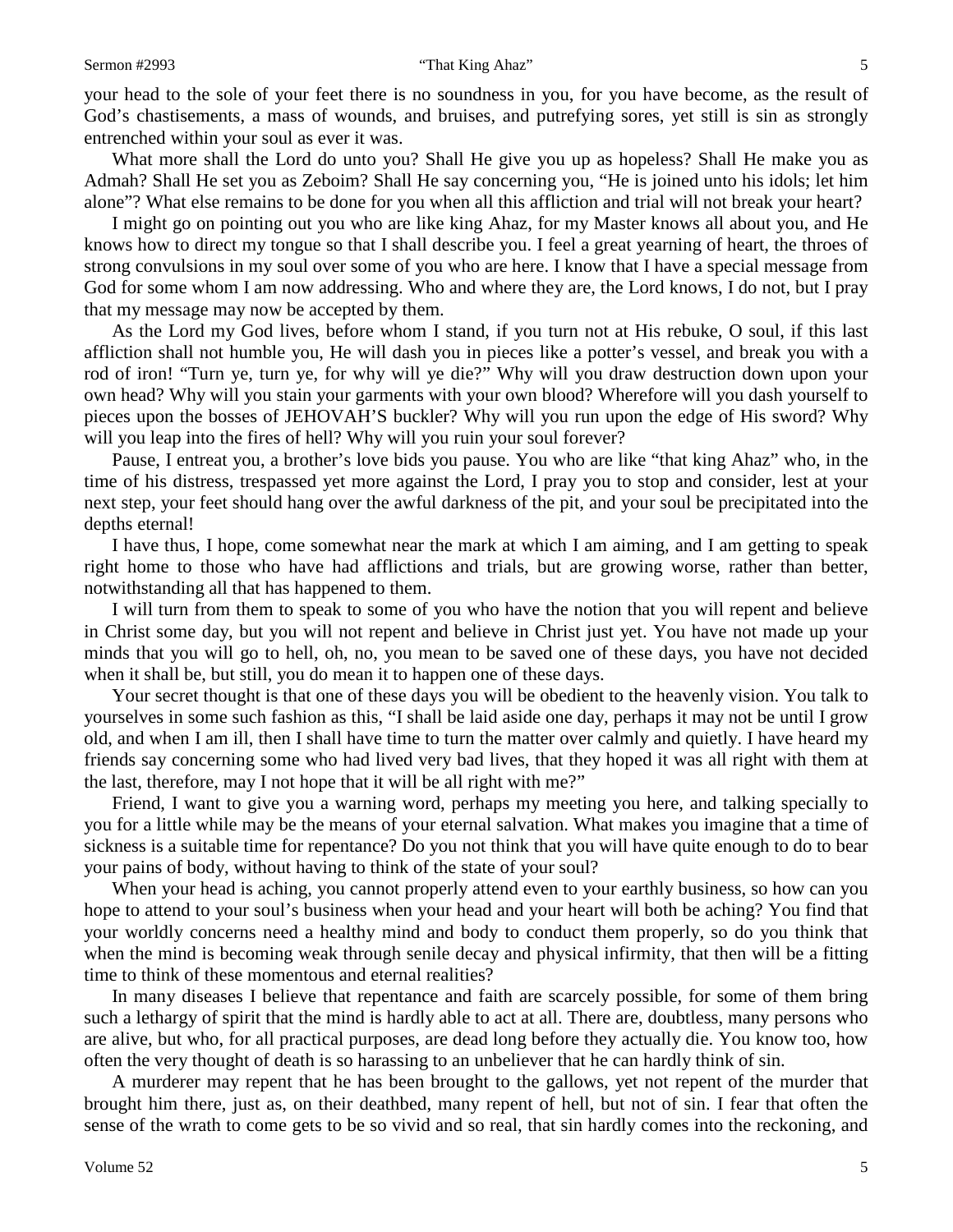remember, friend, that it is not repentance of hell that will save you, but repentance of sin—not repentance of the punishment, but repentance of the evil deed itself, a sincere hatred of the very pleasure which sin would bring.

O sirs, take my word for it, and I think that if there were physicians here, they would certify that I am speaking the truth when I say that there are other things to do on your death bed, than to talk of "making your peace with God." I am uttering a solemn truth, but it is one that must be spoken, there may have been some few persons who have been saved on a death bed, but my own conviction is that they have been very, very, very, very, very few. We only read in Scripture of one who was saved at the last—the dying thief on the cross, and it has been well said that there was one that none might despair, but only one that none might presume.

I do not know that there ever was another besides the dying thief who was called by grace at the eleventh hour, I repeat that I do not *know* this. I do not say that there have not been any, I *hope* there have been many, but I do not know it. I have no revelation concerning it, there is nothing in this blessed Book about it, only this I know, there was one, and therefore I hope there have been more, but since I only know of that one, I would warn you not to put any confidence in a repentance that may possibly come at the last.

You may be saved on your death bed, but I think there is every probability that you, who have loved sin so long, will hug it to the last. I do not see any reason why you should turn your backs suddenly on your former course, if there be any such reason, let it operate upon you now. Surely it should have as much force upon your conscience at this moment, while you are capable of weighing the whole matter calmly and deliberately, as it will have when you are tossing on your bed, and your judgment has lost a great part if not all of its former vigor. May God bring you to Christ now, but do not, I pray you, be dreaming about a death bed on which you may never lie, or of a repentance which you may never experience.

There was a man who was an awful swearer, and whenever anybody spoke to him about his not being saved, he used to say, "Oh, well, when my turn comes to die, I shall just say, 'Lord, have mercy upon me,' and that will be enough." It happened that one dark night, when going home on horseback drunk, his horse leaped the parapet of a high bridge, and horse and rider fell right into the water, and the last word that the man was heard to utter was an oath, so beyond all doubt he plunged into a hopeless eternity.

It is quite possible that you will never have the opportunity to breathe a dying prayer, or if you could have such an opportunity, it is quite possible that you would have no inclination to utter it. Remember that "now is the accepted time; behold, now is the day of salvation." May God, in His sovereign mercy, turn you to Himself now!

Now I come back to you, who have had many trials, but who have not been bettered by them. My friend over yonder, you do not often hear a minister preach the Word, and therefore, now that I have you here, let me deal very plainly and faithfully with you. Why do you think that your trials were sent to you? I have shown you that often distress has been blessed to others.

Now, supposing you have had an experience which has been blessed to others, but it has been no blessing to you, what is the inference? If a man takes a piece of quartz, in which he thinks there is some gold, and puts it through the usual processes for extracting gold, and when he has done that, sees that there is no likelihood of finding gold in it, what is he likely to do with it? Why, I think, ere long, when he has tried all the plans he can think of, he will throw it away, and have nothing more to do with it, and is it not likely that God will soon throw you away as utterly worthless?

Did you not say, the other night, that you wished God would let you alone? You would not have come in to this service if you had thought that I should speak so pointedly and personally to you, would you? You would like to see every church, and chapel, and mission hall destroyed, you would like to have no Sundays, and no religious people, because they plague you, they get in your way, they stick pins in your pillow, they will not leave you alone to sleep the sleep of death.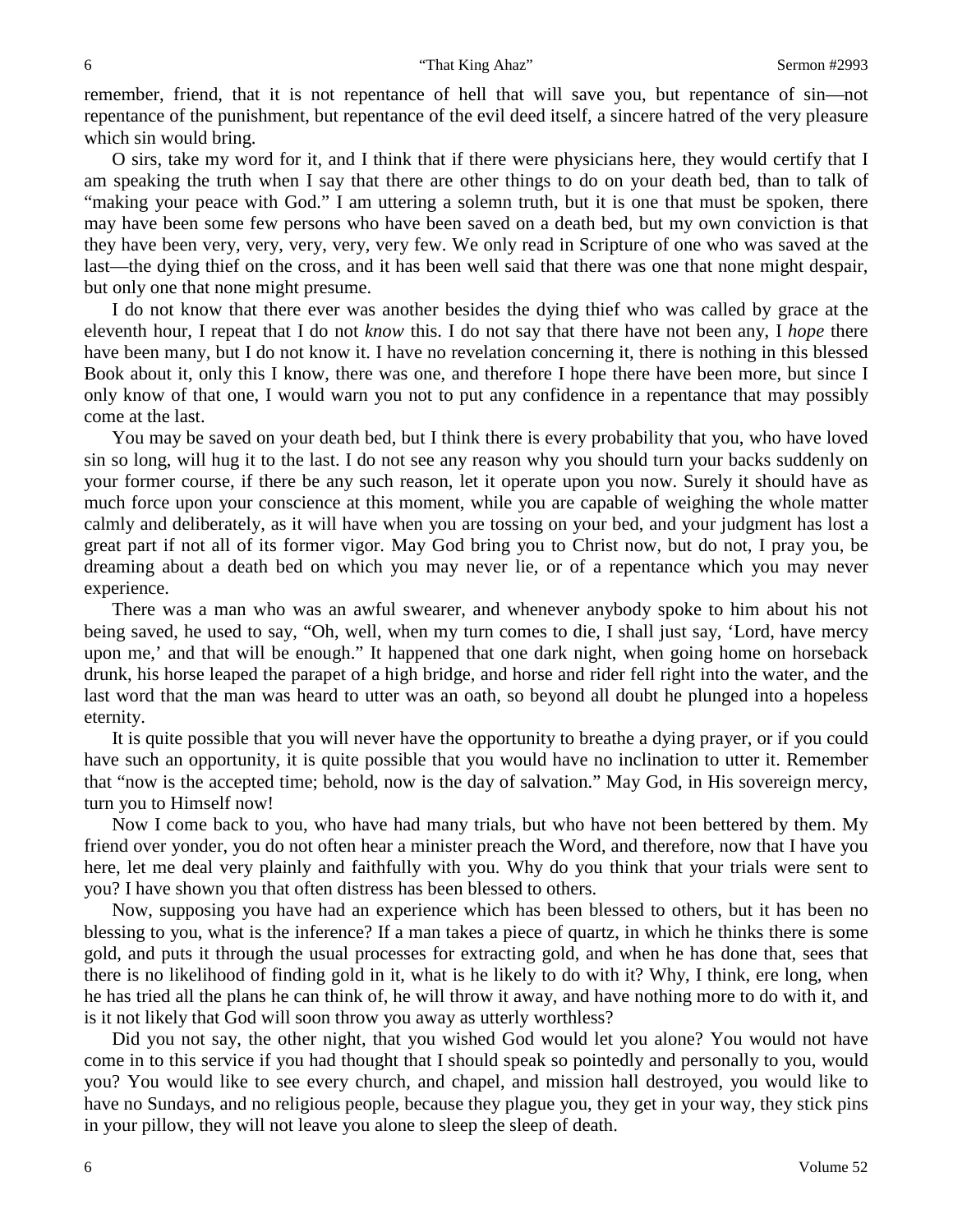#### Sermon #2993 **That King Ahaz**" 7

But do you not see that the fact that you want to be let alone is itself a proof of your reprobate mind? God is beginning to let you alone, I am afraid, inasmuch as you are wishing to be let alone, I am afraid that awful curse will come upon you, and possibly, it will come upon you soon. Should your present condition continue much longer, I can tell you what will happen to you, you will become an avowed atheist, you will even deny the existence of God. You may even become an open blasphemer, or you may become unconscious of any spiritual emotion. Your conscience will never prick you, and you will go on sinning with a high hand until you come to die.

Perhaps, even then, no alarm or terror will disturb your false peace of mind, even when you dip your feet in the chilly stream of the river of death, you will be self-deceived to the last, but oh, sir, what a change will come over you when you once get into the world of eternal realities! When, at last, you realize that you are a lost soul, and that you have forever to anticipate the wrath to come, what will you do then? O man, how will the blood boil in your veins, and your nerves become burning tracks for the wheels of pain to travel on! God help you! God save you! Only He can do this, for I see the dread forecast of the flames of hell in you when you begin to ask God to let you alone in your sin.

"Well," says one, "like that king Ahaz, I have transgressed yet more and more against the Lord notwithstanding all my distress, but God, who knows all things, knows that I would be saved if I could. While you were singing that hymn just now, I thought I would act upon it, I said in my heart—

> *"'I can but perish if I go; I am resolved to try; For if I stay away I know, I must for ever die.'"*

Dear friend, give me your hand, I feel that I may rejoice over you, for if God the Holy Ghost has put it into your heart to say, "I am resolved to try," or better still, "I am resolved to trust Jesus Christ as my Savior, though He slay me, I will trust in him"—depend upon it, He will not slay you, He would not do so even if you were the blackest of sinners, one who had sinned till you had become the vilest of all offenders. Jesus casts out none who come to Him by faith.

Do, I pray you, now say in your soul, "God helping me, I will now come to Him, and who can tell whether there may not be a harp in heaven even for me, and a crown of glory for me? I trust that I may yet stand with all the blood-washed host before the throne of God above, and join in singing the everlasting song of praise to Father, Son, and Holy Spirit, and even here on earth, I may be among the children of God, I may be forgiven, I may be saved, I may be accepted in the Beloved." If you talk thus, and mean all that you say, I say unto you, not only that this may be the case with you, but that it may be the case with you this very hour.

> *"Oh! believe the promise true, God to you His Son has given."*

A loving Father waits with outstretched arms to welcome the returning prodigal to His heart. Jesus waits by the fountain filled with His precious blood to wash you from all your sinful stains. The Holy Spirit is working in you even now, 'tis He who bids you come. Let not Satan persuade you that it is too late for you to come to Jesus, it is never too late while the messenger of mercy continues to speak to you. Let not the devil convince you that you are too sinful to be saved, often the greatest sinners are the first to be saved.

If the devil tells you that you are an extraordinary sinner, tell him that Christ is such an extraordinary Savior that He can save all sorts of sinners, ordinary and extraordinary too. Say not in your heart that you cannot be saved, for high as the heavens are above the earth, so high are God's thoughts above your thoughts and His ways above your ways. My poor friend, if you feel your need of a Savior, join with me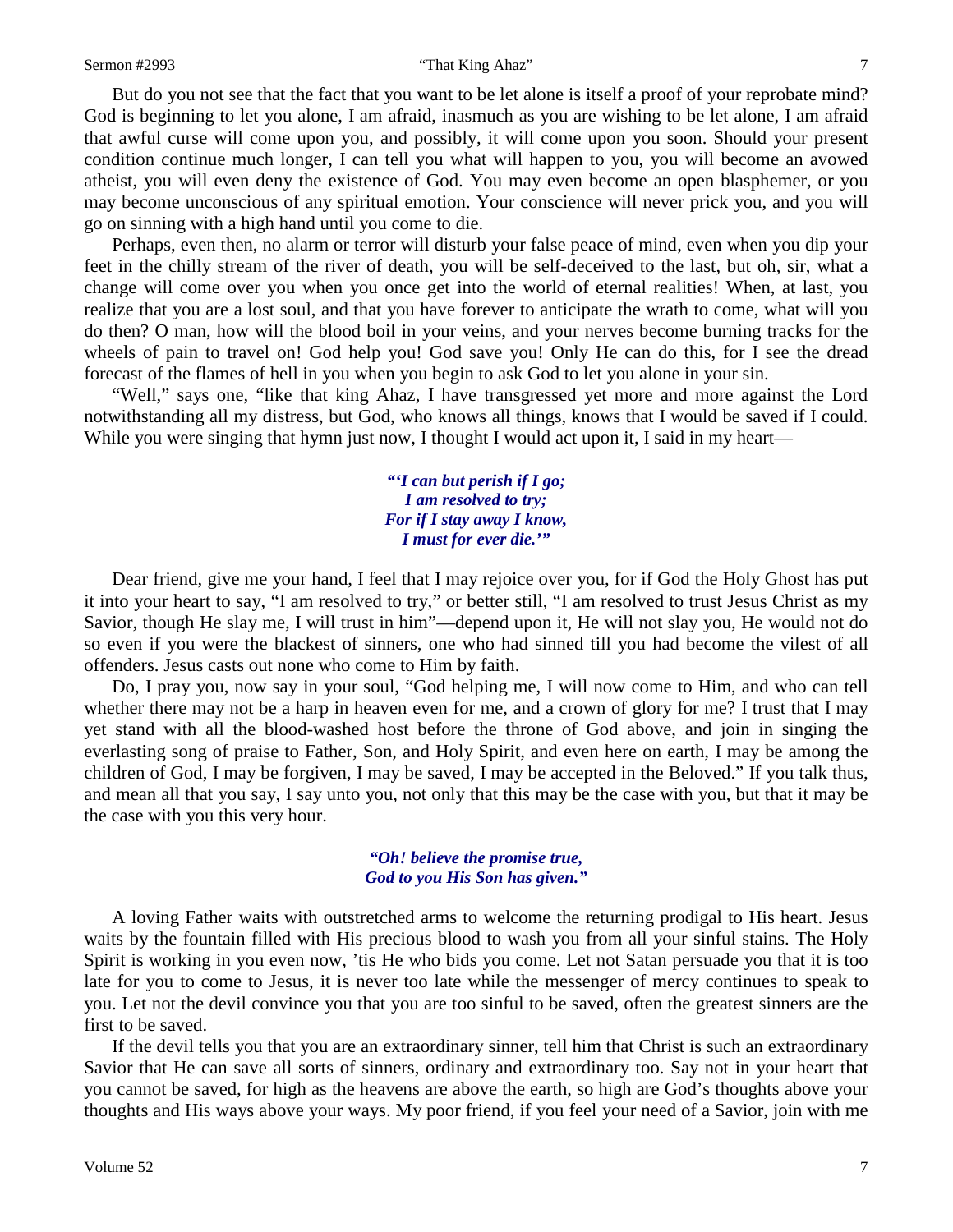and with all the people of God here in singing this verse, sing it from your heart, and the great transaction's done—

> *"Nothing in my hands I bring: Simply to Thy cross I cling: Naked, come to Thee for dress; Helpless, look to Thee for grace; Foul, I to the fountain fly; Wash me, Savior, or I die."*

#### **HYMNS FROM "OUR OWN HYMN BOOK"—509, 473, 514**

# **EXPOSITION BY C. H. SPURGEON**

### *2 THESSALONIANS 1 AND 2:1-4*

[This exposition belongs to sermon # 2991, What We Have and Are to Have, but there was not space available for it there]

**2 Thessalonians Chapter 1. Verses 1-2.** *Paul, and Silvanus, and Timotheus, unto the church of the Thessalonians in God our Father and the Lord Jesus Christ: grace unto you, and peace, from God our Father and the Lord Jesus Christ*.

All nations have their special forms of salutation, and this is the Christian's greeting to his fellow Christians, "Grace unto you, and peace." How much there is in this prayer! "Grace"—the free favor of God, the active energy of the divine power, and "peace"—reconciliation to God, peace of conscience, peace with all men. My brethren, what better things could I desire for you, and what better things could you wish for your best beloved friends than these, "Grace unto you, and peace from God our Father and the Lord Jesus Christ"?

**3.** *We are bound to thank God always for you, brethren,—*

We do not feel this bond as much as we ought. We often feel ourselves bound to grumble and complain, but I question whether we think enough about being bound to praise God, and if we do not thank God as we ought for ourselves, it is little marvel if we are very slack in the duty of thanking Him for others. Herein, then, let us imitate this devout apostle, and let us consider ourselves bound to thank God always for our brethren..

**3-7.** *As it is meet, because that your faith groweth exceedingly, and the charity of every one of you all toward each other aboundeth; so that we ourselves glory in you in the churches of God for your patience and faith in all your persecutions and tribulations that ye endure: which is a manifest token of the righteous judgment of God, that ye may be counted worthy of the kingdom of God, for which ye also suffer: seeing it is a righteous thing with God to recompense tribulation to them that trouble you; and to you who are troubled rest with us,—*

You will perhaps say that this command is more easily given than carried out, and yet, my brethren, the grace of God always enables us to perform what the precept of God commands. "You who are troubled rest with us." If you can get even a partial glimpse of the glory that is to follow your trouble, if you can see Christ suffering with you, and realize your union with Him, if the blessed Spirit who pledges Himself to be with all the Lord's people, shall be with you, you will find it no hard thing thus to rest, "You who are troubled rest with us,"—

**7.** *When the Lord Jesus shall be revealed from heaven with his mighty angels,—*

This rest then, it seems, is to be given to us mainly when Christ shall come with His mighty angels.

**8-9.** *In flaming fire taking vengeance on them that know not God, and that obey not the gospel of our Lord Jesus Christ: who shall be punished with everlasting destruction from the presence of the Lord, and from the glory of his power;*